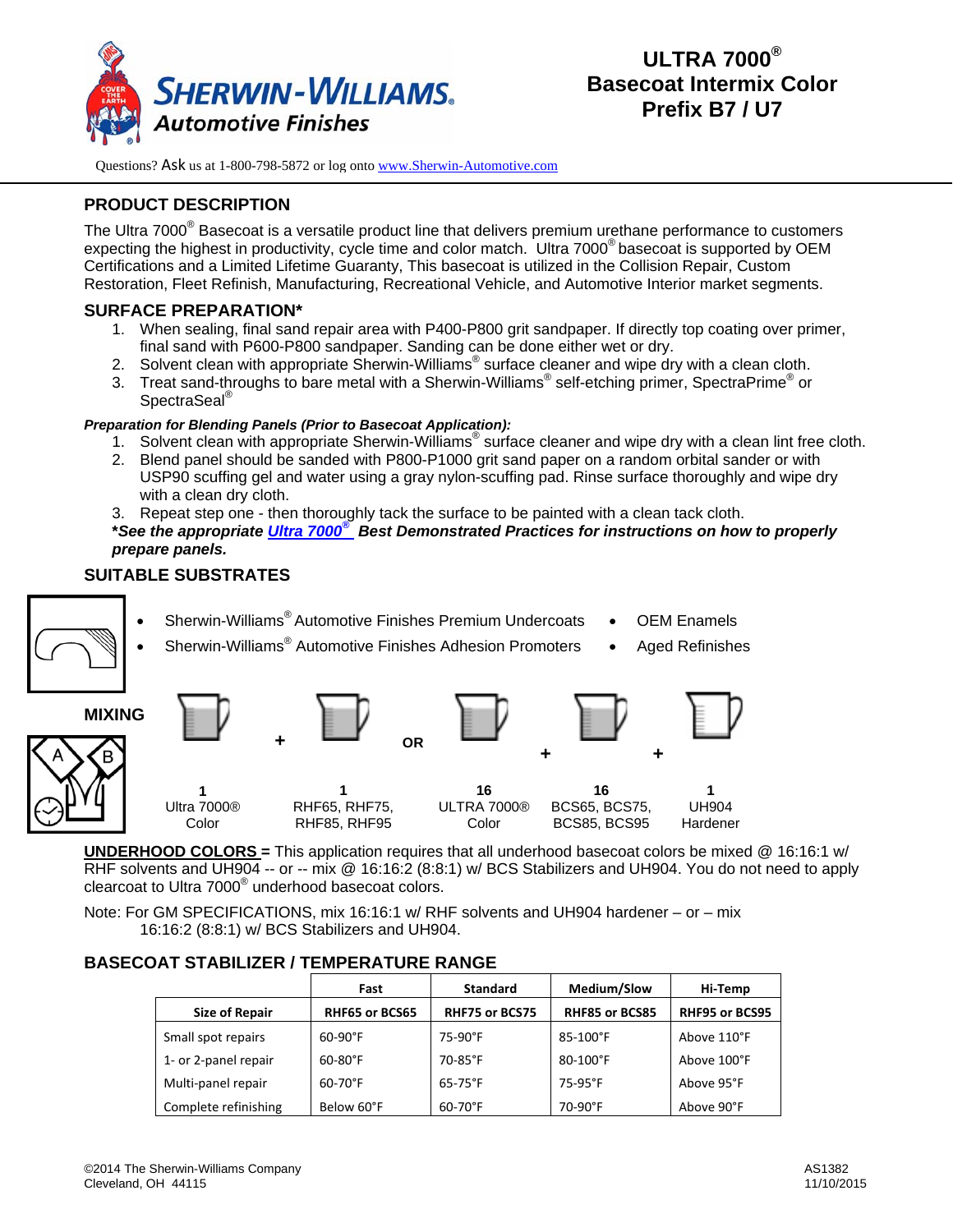

# **NOTES**



- Do not use fisheye eliminators in basecoat color, as it will adversely affect the adhesion of the clearcoat.
- If dirt must be removed, areas 4" or smaller may be wet sanded with P600 or finer. Sanded areas MUST be recoated with basecoat color before clear coating.
- Pot Life: 8 hours\* \*Note: If using BCS Stabilizers without adding hardener, the pot life is indefinite.

## **APPLICATION**



- Apply 2-3 medium coats or until hiding is achieved.
- Allow each coat to flash to a dull uniform appearance.
- 7-9 psi HVLP/ 45 psi Conventional

**Note: A low-pressure mist (drop) coat must be used to even out metallic/mica colors and for blending.** 

**DRYING SCHEDULE:** Air Dry Times @ 75°F and 50% R.H.:



|  |                  | Fast                  | <b>Standard</b>       | <b>Medium/Slow</b> | Hi-Temp               |
|--|------------------|-----------------------|-----------------------|--------------------|-----------------------|
|  |                  | <b>RHF65 or BCS65</b> | <b>RHF75 or BCS75</b> | RHF85 or BCS85     | <b>RHF95 or BCS95</b> |
|  | <b>Dust Free</b> | 2-5 minutes           | 5 minutes             | minutes            | 10 minutes            |
|  | Tape Time        | 10-20 minutes         | 10-20 minutes         | 10-20 minutes      | 10-20 minutes         |
|  | Recoat           | 10-20 minutes         | 10-20 minutes         | 10-20 minutes      | 10-20 minutes         |

# **RECOAT**

- Clearcoat ULTRA 7000® basecoat color with a Sherwin-Williams® Premium Clearcoat. See the appropriate clearcoat data sheets for specific instructions.
	- Recoat basecoat colors before 7 days or remove basecoat color.

### **PERSONAL PROTECTION**



- Read label, directions, and MSDS before use
- Refer to MSDS for specific information
- Wear a NIOSH approved organic vapor respirator when using this product
- Wear a NIOSH approved dust particulate mask when sanding, mixing or applying this product
- Keep product, paint and overspray off of the skin, wear goggles, coveralls, and chemical protective gloves when using this product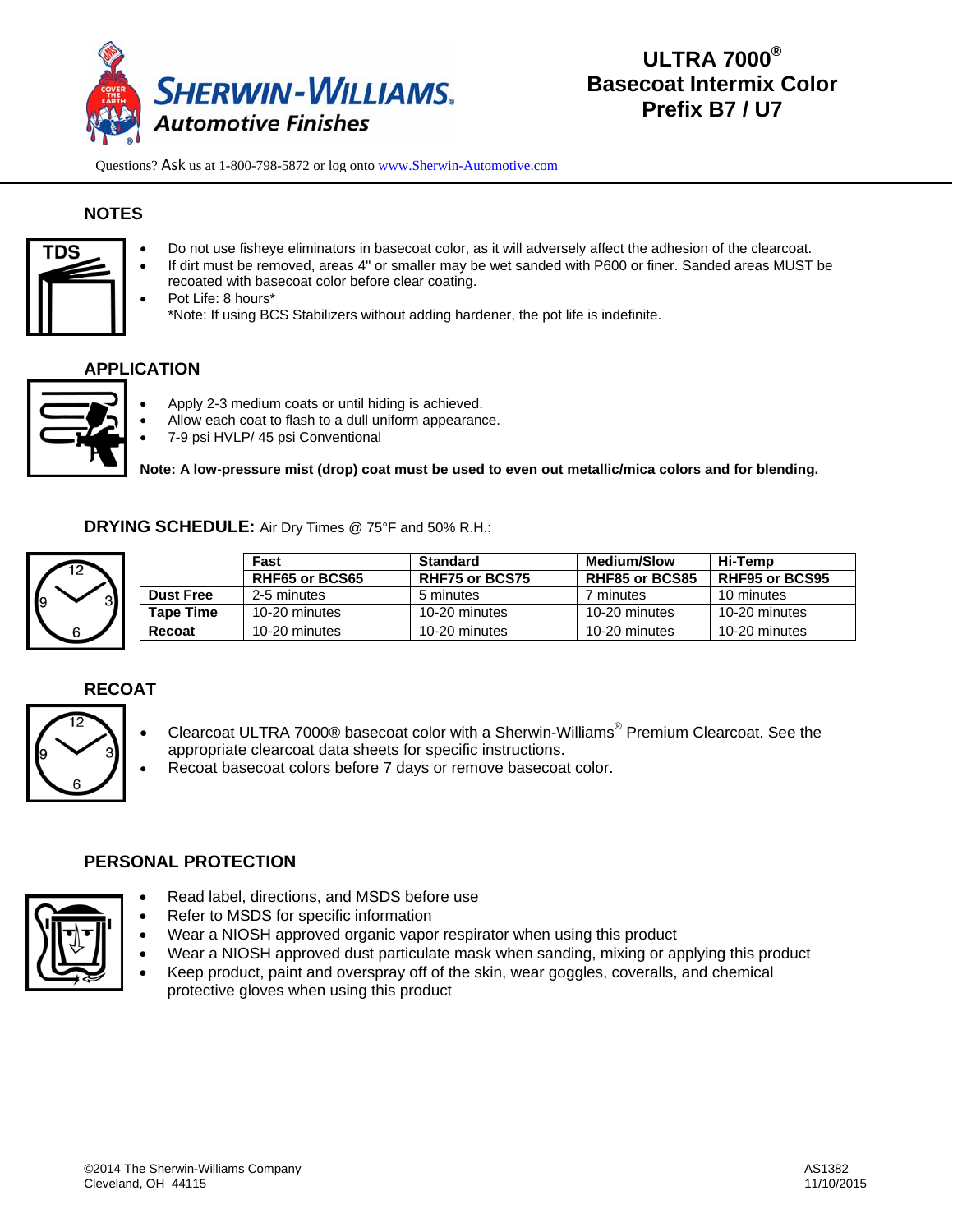

## **REGULATORY DATA**

|                         | <b>As Packaged</b>    |                       | <b>As Applied</b>     |                       |
|-------------------------|-----------------------|-----------------------|-----------------------|-----------------------|
|                         | G/L                   | Lbs/Gal               | G/L                   | Lbs/Gal               |
| <b>VOC Total</b>        | 736                   | 6.14                  | 790                   | 6.59                  |
| <b>VOC Less Exempt</b>  | 736                   | 6.14                  | 790                   | 6.59                  |
|                         | <b>Lbs/Gal Solids</b> | <b>Lbs/Gal Solids</b> | <b>Lbs/Gal Solids</b> | <b>Lbs/Gal Solids</b> |
| <b>HAPs</b>             | 18.39                 | 1.50                  | 41.02                 | 3.51                  |
|                         | Wt. %                 | Vol. $%$              | Wt. %                 | Vol. $%$              |
| <b>Volatiles</b>        | 76.8                  | 84.8                  | 86.6                  | 91.3                  |
| Water                   | 0                     | 0                     | 0                     | 0                     |
| <b>Exempt Compounds</b> | 0                     | 0                     | 0                     | 0                     |
|                         | G/L                   | Lbs/Gal               | G/L                   | Lbs/Gal               |
| <b>Density</b>          | 958                   | 8.00                  | 912                   | 7.62                  |

# **LABEL CAUTION INFORMATION**

#### **Ultra 7000® Basecoat Intermix Color - B7**

DANGER! FLAMMABLE! HARMFUL IF INHALED - MAY AFFECT THE BRAIN OR NERVOUS SYSTEM, CAUSING DIZZINESS, HEADACHE OR NAUSEA. IRRITATES EYES, SKIN AND RESPIRATORY TRACT. Contents are FLAMMABLE. Vapors may cause flash fires. Keep away from heat, sparks, and open flame. During use and until all vapors are gone: Keep area ventilated - Do not smoke - Extinguish all flames, pilot lights, and heaters - Turn off stoves, electric tools and appliances, and any other sources of ignition. VAPOR HARMFUL. Use only with adequate ventilation. This product must be used with an appropriate catalyst. Follow the respirator requirement and instructions on the catalyst. Avoid contact with eyes and skin. Wash hands after using. Keep container closed when not in use. Do not transfer contents to other containers for storage. FIRST AID: If INHALED: If affected, remove from exposure. Restore breathing, Keep warm and quiet. If on SKIN: Wash affected area thoroughly with soap and water. Remove contaminated clothing. Launder before re-use. If in EYES: Flush eyes with large amounts of water for 15 minutes. Get medical attention. If SWALLOWED: Call Poison Control Center, hospital emergency room, or physician immediately. DELAYED EFFECTS FROM LONG TERM OVEREXPOSURE. Contains solvents which can cause permanent brain and nervous system damage. Intentional misuse by deliberately concentrating and inhaling the contents can be harmful or fatal. This product must be mixed with other components before use. Before opening the packages, READ AND FOLLOW WARNING LABELS ON ALL COMPONENTS. WARNING: This product contains chemicals known to the State of California to cause cancer and birth defects or other reproductive harm. DO NOT TAKE INTERNALLY. KEEP OUT OF THE REACH OF CHILDREN.

**FOR PROFESSIONAL USE ONLY. SEE MATERIAL SAFETY DATA SHEET.**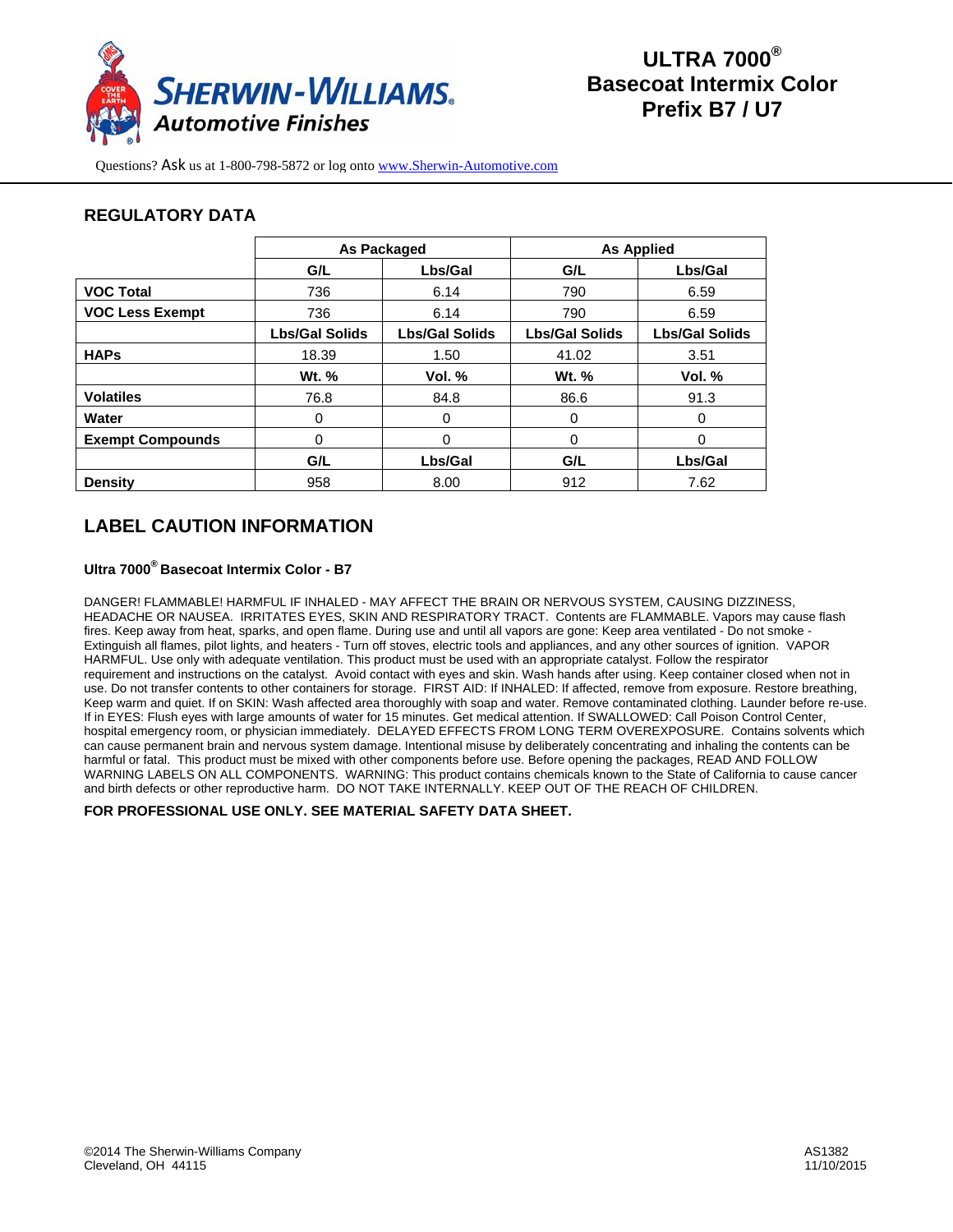

#### **2K Stabilizer – RHF65, RHF75, RHF85, RHF95**

DANGER! HARMFUL OR FATAL IF SWALLOWED. FLAMMABLE! VAPOR AND SPRAY MIST HARMFUL, OVEREXPOSURE MAY CAUSE LUNG DAMAGE. MAY CAUSE ALLERGIC RESPIRATORY AND SKIN REACTION, EFFECTS MAY BE PERMANENT. CAUSES EYE IRRITATION. HARMFUL IF INHALED - MAY AFFECT THE BRAIN OR NERVOUS SYSTEM, CAUSING DIZZINESS, HEADACHE OR NAUSEA. Contents are FLAMMABLE. Vapors may cause flash fires. Keep away from heat, sparks, and open flame. During use and until all vapors are gone: Keep area ventilated - Do not smoke - Extinguish all flames, pilot lights, and heaters - Turn off stoves, electric tools and appliances, and any other sources of ignition. VAPOR AND SPRAY MIST HARMFUL. Gives off harmful vapor of solvents and isocyanates. DO NOT USE IF YOU HAVE CHRONIC (LONGTERM) LUNG OR BREATHING PROBLEMS, OR IF YOU HAVE EVER HAD A REACTION TO ISOCYANATES. USE ONLY WITH ADEQUATE VENTILATION. WHERE OVERSPRAY IS PRESENT, A POSITIVE PRESSURE AIR SUPPLIED RESPIRATOR (NIOSH approved) SHOULD BE WORN TO PREVENT EXPOSURE. IF UNAVAILABLE, AN APPROPRIATE PROPERLY FITTED APPROVED NIOSH VAPOR/PARTICULATE RESPIRATOR MAY BE EFFECTIVE. Follow directions for respirator use. Wear the respirator for the whole time of spraying and until all vapors and mists are gone. If you have any breathing problems during use, LEAVE THE AREA and get fresh air. If problems remain or happen later, IMMEDIATELY call a doctor - If not available get emergency medical treatment. Have this label with you. IRRITATES SKIN AND EYES. Avoid contact with eyes and skin. In case of eye contact, flush immediately with plenty of water for 15 minutes and call a doctor - If not available get emergency medical treatment. In case of skin contact, wash thoroughly with soap and water. Clothes contaminated by a spill should be removed and laundered. Keep container closed when not in use. Reacts with water in closed container to produce pressure which may cause container to burst. Do not transfer contents to other containers for storage. FIRST AID: If INHALED: If affected, remove from exposure. Restore breathing. Keep warm and quiet. If on SKIN: Wash affected area thoroughly with soap and water. Remove contaminated clothing. Launder before re-use. If in EYES: Flush eyes with large amounts of water for 15 minutes. Get medical attention. If SWALLOWED: Do not induce vomiting. Call Poison Control Center, hospital emergency room, or physician immediately. DELAYED EFFECTS FROM LONG TERM OVEREXPOSURE. Contains solvents which can cause permanent brain and nervous system damage. Intentional misuse by deliberately concentrating and inhaling the contents can be harmful or fatal. This product must be mixed with other components before use. Before opening the packages, READ AND FOLLOW WARNING LABELS ON ALL COMPONENTS. WARNING: This product contains chemicals known to the State of California to cause cancer and birth defects or other reproductive harm. DO NOT TAKE INTERNALLY. KEEP OUT OF THE REACH OF CHILDREN.

#### **FOR PROFESSIONAL USE ONLY. SEE MATERIAL SAFETY DATA SHEET.**

#### **SPEED-PLUS PERFORMANCE HARDENER UH904**

DANGER! COMBUSTIBLE! VAPOR AND SPRAY MIST HARMFUL, OVEREXPOSURE MAY CAUSE LUNG DAMAGE. MAY CAUSE ALLERGIC RESPIRATORY AND SKIN REACTION, EFFECTS MAY BE PERMANENT. CAUSES EYE IRRITATION. HARMFUL IF INHALED - MAY AFFECT THE BRAIN OR NERVOUS SYSTEM, CAUSING DIZZINESS, HEADACHE OR NAUSEA. Before using, carefully read CAUTIONS on back panel. Contents are COMBUSTIBLE. Keep away from heat and open flame. VAPOR AND SPRAY MIST HARMFUL. Gives off harmful vapor of solvents and isocyanates. DO NOT USE IF YOU HAVE CHRONIC (LONGTERM) LUNG OR BREATHING PROBLEMS, OR IF YOU HAVE EVER HAD A REACTION TO ISOCYANATES. USE ONLY WITH ADEQUATE VENTILATION. WHERE OVERSPRAY IS PRESENT, A POSITIVE PRESSURE AIR SUPPLIED RESPIRATOR (NIOSH approved) SHOULD BE WORN TO PREVENT EXPOSURE. IF UNAVAILABLE, AN APPROPRIATE PROPERLY FITTED APPROVED NIOSH VAPOR/PARTICULATE RESPIRATOR MAY BE EFFECTIVE. Follow directions for respirator use. Wear the respirator for the whole time of spraying and until all vapors and mists are gone. If you have any breathing problems during use, LEAVE THE AREA and get fresh air. If problems remain or happen later, IMMEDIATELY call a doctor - If not available get emergency medical treatment. Have this label with you. IRRITATES SKIN AND EYES. Avoid contact with eyes and skin. In case of eye contact, flush immediately with plenty of water for 15 minutes and call a doctor - If not available get emergency medical treatment. In case of skin contact, wash thoroughly with soap and water. Clothes contaminated by a spill should be removed and laundered. Keep container closed when not in use. Reacts with water in closed container to produce pressure which may cause container to burst. Do not transfer contents to other containers for storage. FIRST AID: If INHALED: If affected, remove from exposure. Restore breathing, Keep warm and quiet. If on SKIN: Wash affected area thoroughly with soap and water. Remove contaminated clothing. Launder before re-use. If in EYES: Flush eyes with large amounts of water for 15 minutes. Get medical attention. If SWALLOWED: Call Poison Control Center, hospital emergency room, or physician immediately. DELAYED EFFECTS FROM LONG TERM OVEREXPOSURE. Contains solvents which can cause permanent brain and nervous system damage. Intentional misuse by deliberately concentrating and inhaling the contents can be harmful or fatal. This product must be mixed with other components before use. Before opening the packages, READ AND FOLLOW WARNING LABELS ON ALL COMPONENTS. WARNING: This product contains chemicals known to the State of California to cause cancer and birth defects or other reproductive harm.

DO NOT TAKE INTERNALLY. KEEP OUT OF THE REACH OF CHILDREN.

#### **FOR PROFESSIONAL USE ONLY. SEE MATERIAL SAFETY DATA SHEET.**